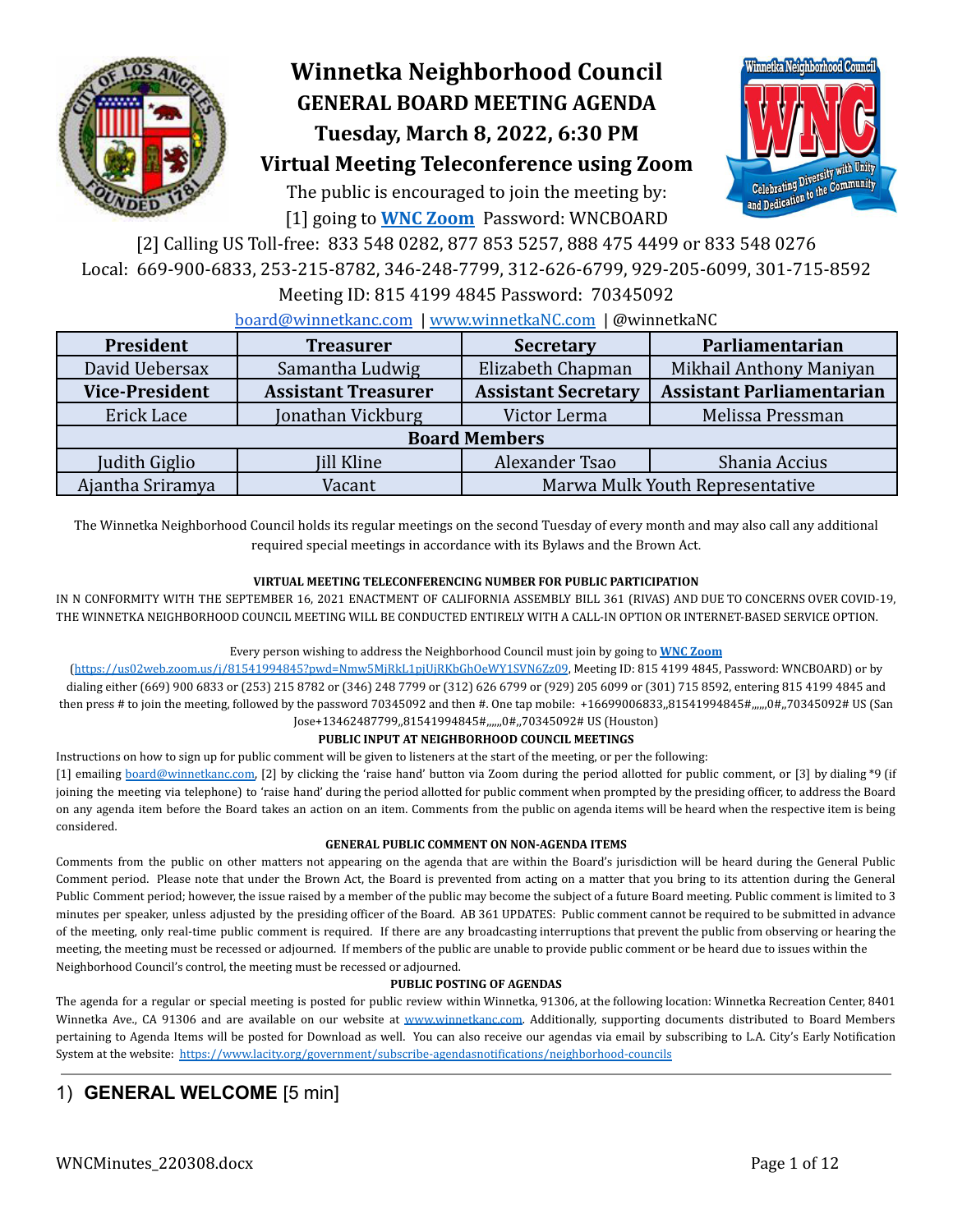Convened at 6:30 – Welcome and introduction by David.

## 2) **CONVENE MEETING and PLEDGE OF ALLEGIANCE** [1 min]

**Erick Lace** led pledge.

| ັບ<br><b>DOAIND MEMBER ROLL OALL IZ HILL</b>                                  |                  |               |                  |           |                  |                  |                  |                  |                |                                         |                  |                          |                  |                  |
|-------------------------------------------------------------------------------|------------------|---------------|------------------|-----------|------------------|------------------|------------------|------------------|----------------|-----------------------------------------|------------------|--------------------------|------------------|------------------|
| <b>Board</b><br><b>Member</b>                                                 | <b>Mar</b><br>09 | Ap<br>r<br>13 | <b>May</b><br>11 | Jun<br>08 | Jun<br>15        | Jul<br>13<br>t   | <b>Aug</b><br>10 | <b>Sep</b><br>14 | Oc<br>t<br>12  | <b>Nov</b><br>09                        | <b>Dec</b><br>14 | Ja<br>$\mathsf{n}$<br>11 | Feb<br>8         | Ma<br>8          |
| Ajantha Sriramya                                                              | LE               | LE            | LE               | E         | $\boldsymbol{A}$ | X                | X                | E                | ${\bf E}$      | L/LE                                    | A                | $\overline{A}$           | X                | $\boldsymbol{A}$ |
| <b>David Uebersax</b>                                                         | X                | X             | X                | X         | X                | X                | X                | X                | X              | X                                       | X                | X                        | X                | $\mathbf X$      |
| <b>Erick Lace</b>                                                             | X                | X             | $\overline{A}$   | X         | X                | X                | $\overline{A}$   | X                | X              | X                                       | X                | X                        | X                | X                |
| <b>Judith Giglio</b>                                                          | X                | LE            | X                | X         | A                | X                | X                | LE               | A              | LE                                      | X                | X                        | LE               | $\mathbf X$      |
| Samantha Ludwig                                                               | X                | E             | X                | A         | X                | $\overline{A}$   | X                | X                | X              | X                                       | X                | X                        | X                | $\mathbf X$      |
| <b>Jill Kline</b>                                                             | X                | X             | X                | X         | X                | $\boldsymbol{A}$ | X                | X                | X              | X                                       | X                | X                        | $\boldsymbol{A}$ | X                |
| <b>Marwa Mulk</b>                                                             | $\overline{A}$   | X             | $\overline{A}$   | X         | X                | $\boldsymbol{A}$ | $\boldsymbol{A}$ | X                | X              | $\overline{A}$                          | LE               | LE                       | $\mathbf{A}$     | $\boldsymbol{A}$ |
| <b>Alexander Tsao</b>                                                         | X                | X             | X                | X         | X                | X                | X                | X                | X              | X                                       | L                | X                        | X                | X                |
| Jonathan Vickburg                                                             | X                | X             | X                | X         | X                | X                | X                | X                | X              | X                                       | X                | X                        | X                | X                |
| Shania Accius                                                                 | X                | X             | X                | X         | X                | A                | X                | X                | X              | X                                       | X                | X                        | X                | LE               |
| <b>Victor Lerma</b>                                                           |                  |               |                  | X         | $\boldsymbol{A}$ | X                | $\overline{A}$   | L                | $\overline{A}$ | X                                       | $\overline{A}$   | L                        | $\boldsymbol{A}$ | $\mathbf{L}$     |
| <b>Mikhail Maniyan</b>                                                        |                  |               |                  | X         | X                | X                | X                | E                | X              | LE                                      | A                | X                        | X                | X                |
| <b>Elizabeth Chapman</b>                                                      |                  |               |                  | X         | X                | X                | X                | X                | X              | X                                       | X                | X                        | X                | X                |
| <b>Melissa Pressman</b>                                                       |                  |               |                  | X         | X                | X                | X                | X                | X              | X                                       | E                | X                        | X                | X                |
| <b>Lisa Reeber</b>                                                            | X                | X             | X                | X         | X                | X                | X                | X                | X              |                                         |                  |                          |                  |                  |
| <b>Franklin Solis</b>                                                         | E                | X             | L                |           |                  |                  |                  |                  |                |                                         |                  |                          |                  |                  |
| <b>Steven Fuhrman</b>                                                         | X                | X             | X                |           |                  |                  |                  |                  |                |                                         |                  |                          |                  |                  |
| <b>Celia Vasquez</b>                                                          | LE               | LE            | X                |           |                  |                  |                  |                  |                |                                         |                  |                          |                  |                  |
| $Y$ – Procent $A$ – Absent $F$ – Fycused $/$ –Not on the Roard at this time I |                  |               |                  |           |                  |                  |                  | $-I$ ata         |                | $IF - I$ oft aarly $+=$ Snacial Maating |                  |                          |                  |                  |

## 3) **BOARD MEMBER ROLL CALL** [2 min]

X = Present, A = Absent, E = Excused, /=Not on the Board at this time, L = Late, LE = Left early, †=Special Meeting

Victor arrived at 9:15, Shania had to leave early excused.

4) **MEETING RULES & ANNOUNCEMENTS:** The Board may take action on any item on the agenda, which may be taken out of order.

**David**: Meetings are now on zoom. There is some discussion about returning to in person meetings. Hybrid meetings would need to have additional steps to allow.

- 5) **APPROVAL OF MINUTES:** We will review and approve the Minutes as available.
	- A Motion to approve minutes for February 8, 2022 (**WNC-2022-0308-5A)**

**Erick** moved to approve with an update to Victor's status as Late, **Jonathan** seconded. Approved by Consensus.

## 6) **GOVERNMENT REPRESENTATIVES:**

WNCMinutes\_220308.docx Page 2 of 12

**Mar 8**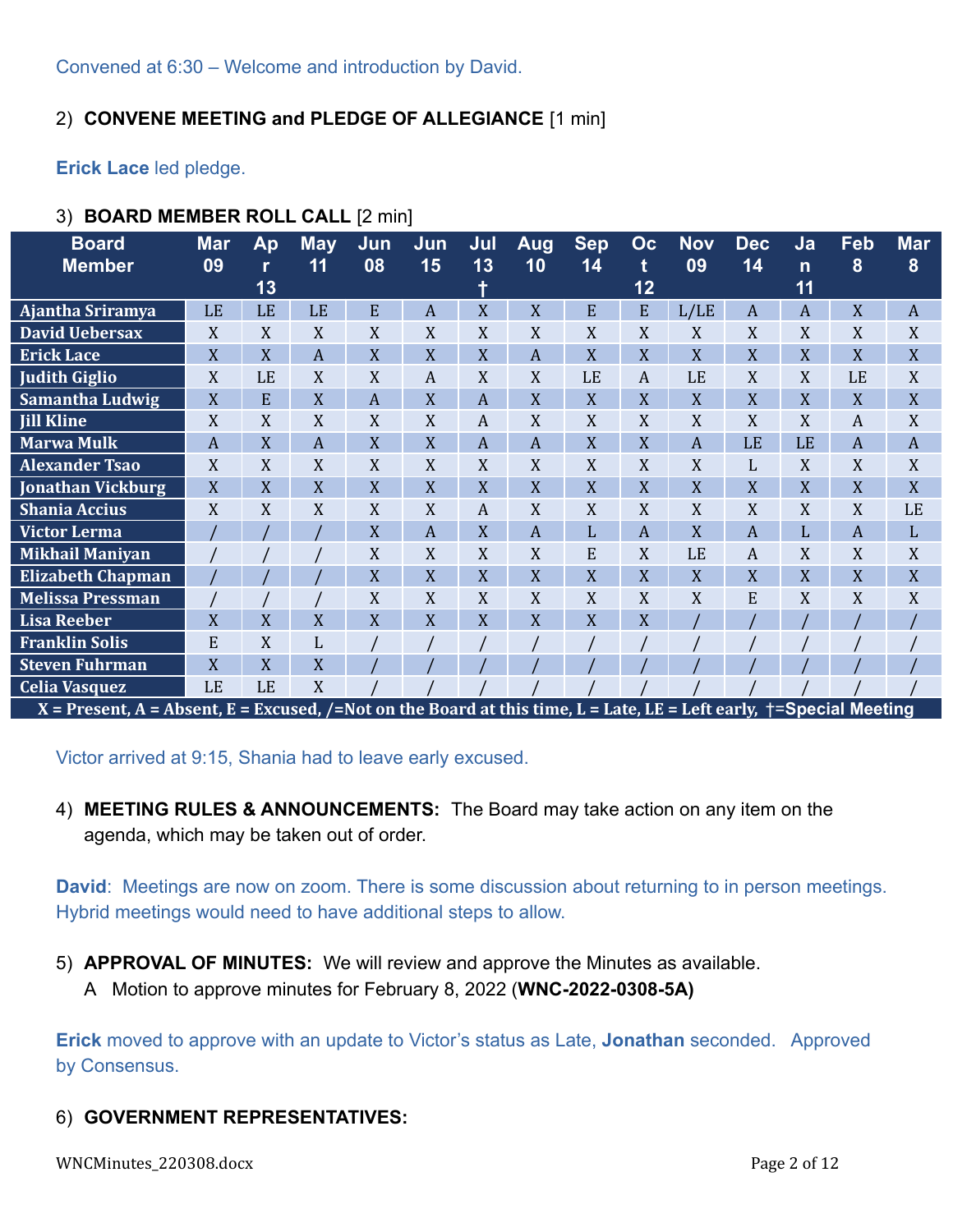A Updates/reports from officials/representatives of the offices of Mayor Garcetti, Council District 3 Councilmember Bob Blumenfield, Congressman Brad Sherman, State Senator Henry Stern, State Assembly Jesse Gabriel, US Congressmember Brad Sherman, LA County Supervisor Sheila Keuhl, LAUSD Board Member Scott Schmerelson, LAPD and/or CPAB, LAFD, Dept. of Neighborhood Empowerment (DONE), Board of Neighborhood Commissioners (BONC), Neighborhood Council Budget Advocates (NCBA), other local, state, or federal agencies.

**Blake from Sheila Keuhl's office**: Updates to the recent Health office order on March 4. State and the County are aligning for masking. Indoor masking is no longer required, but strongly recommended. Childcare and K-12 masking will be removed March 11. Schools can choose more stringent requirements. Businesses can also choose to require masks.

Discretionary funds end April 1st.

**Judith**: Winnetka park may already be reaching out for cameras.

**Erick**: Would it be appropriate to ask for funding Park Boards?

**Blake**: He would need to look into it.

**Glenn Bailey from Budget advocates**: Filling in for the vacant Region 3 seat. Run to become an advocate in June! Mayor releases the budget on April 20th.

Town Hall for City Controller - Sunday April 10, 3pm. Town Hall for City Budget on Saturday April 30,

Annual Budget Day Saturday June 18 virtually.

**Safi with Councilmember Blumenfield**: Dept of Sanitation has opened up their yards for Bulky Item pickups. 41.18 signs have been posted at Winnetka Park. Construction at Winnetka Park is going smoothly.

**Judith**: Thank you for answering the Air BNB question.

**David**: We were emailed about an RV on Elkwood, and complaints have been made about noise and disturbances. Officer Peopke is aware of it, but he wants to make sure Blumenfield's office is aware. If someone is in the vehicle, then it is not able to be removed.

**Safi:** Cleanup at that Elkwood site is scheduled.

Cameras update - they have begun the process of installing cameras. They need to learn about hardwiring and WiFi situations. LAPD and the Park are involved in assessing and addressing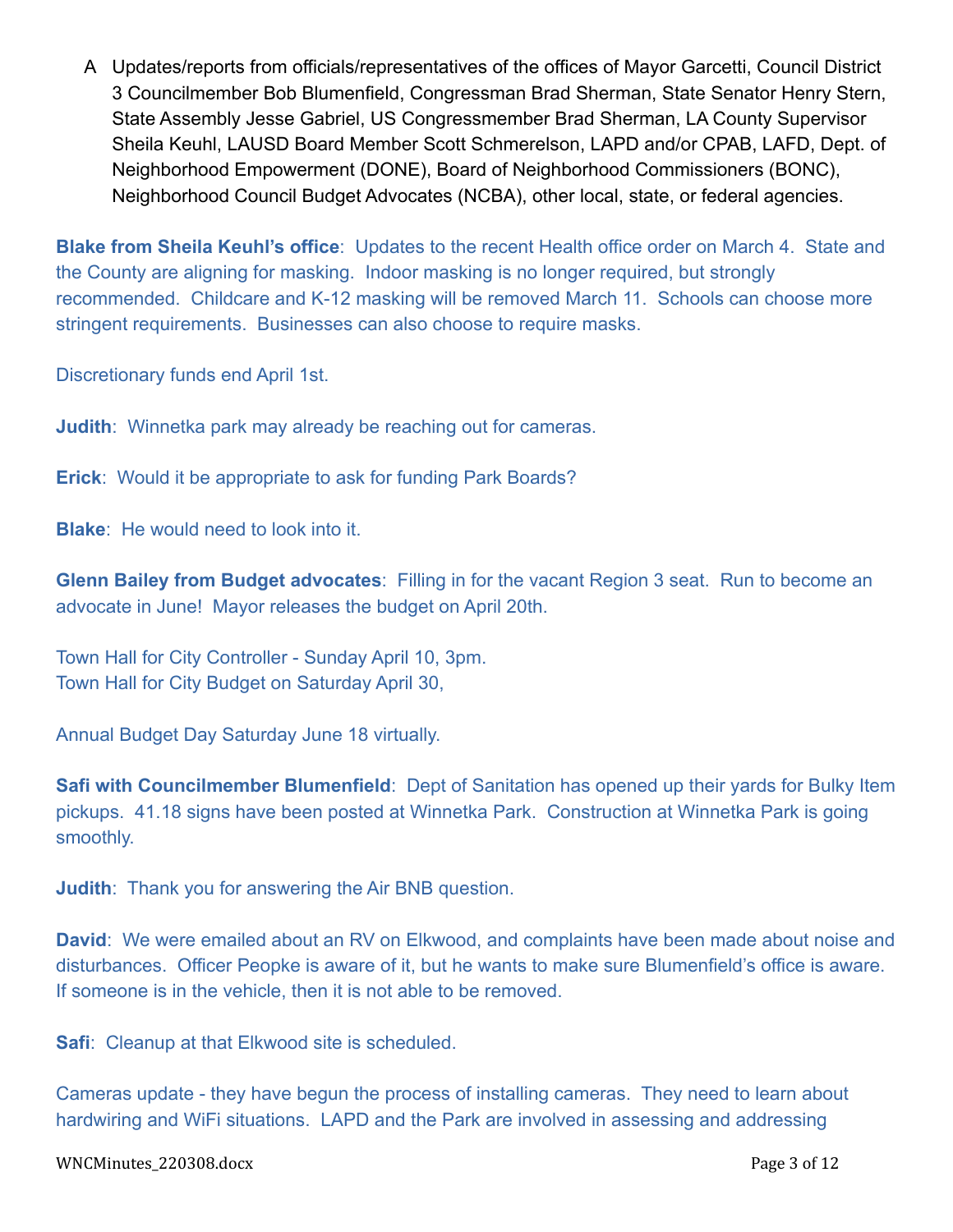installing cameras. Biggest hurdle is the budget.

**Congressman Brad Sherman**: Represents South and West side of the San Fernando Valley.

Foreign Affairs Committee - Yemen, Syria and Ethiopia are also experiencing war conditions. Ukraine is the largest threat in years. Ukraine's defense has been very tough. Sanctions are being put into place to support Ukraine, which will impact the US economy. No Fly zone has been discussed, but that involves risk of American deaths trying to enforce it. Transfer of old Soviet jets to Ukraine has been discussed from Poland. We could then send Poland new jets to replace them. Putin has entered into Ukraine with total domination in mind. Occupation of Crimea by Russia since 2014 would prevent the entry of Ukraine into NATO.

Funding is pending - Earmarks for more dental offices and more women's exam rooms. Also Homeless programs. March 15th is the next telephone Town Hall. <https://sherman.house.gov/> Dial-In: 855-920-0548

Special Presentation of Flags - American flag flown over the Capital will be given to the Winnetka NC.

**Mario Hernandez with DONE**: Bylaws are due April 1.

**Glenn**: Had heard of an extension regarding in person meetings?

**Mario**: Does not have any info on that.

**Sharon**: Do the Bylaws have to use the new template?

**Mario**: Some Bylaws are required. If NCs are amending their bylaws they need to use the new template.

7) **PUBLIC COMMENT**: Comments from the public on any items not specifically listed on this agenda. Board Members should not address or discuss these comments other than to direct matters to the appropriate Winnetka NC committee or other agency. [3 min each]

**Glenn Bailey**: Thursday afternoon the Chief of LAPD will be at VANC 6:30.

**Irma R**: Food truck has been in the park since July 2021, from 10am-5pm. The truck is at Saticoy and Lurline Ave at the South side of the road. There are no restroom facilities in the area, which means that they should only be parked for an hour, but they are not moving. The traffic is becoming hazardous. Parking petitions have failed. Dumping has also been a problem in the area.

**David**: There have been issues with the sidewalk vending issues. Hearings have been had to determine the balance of what regulations are enforceable by the City and County in regards to

WNCMinutes\_220308.docx Page 4 of 12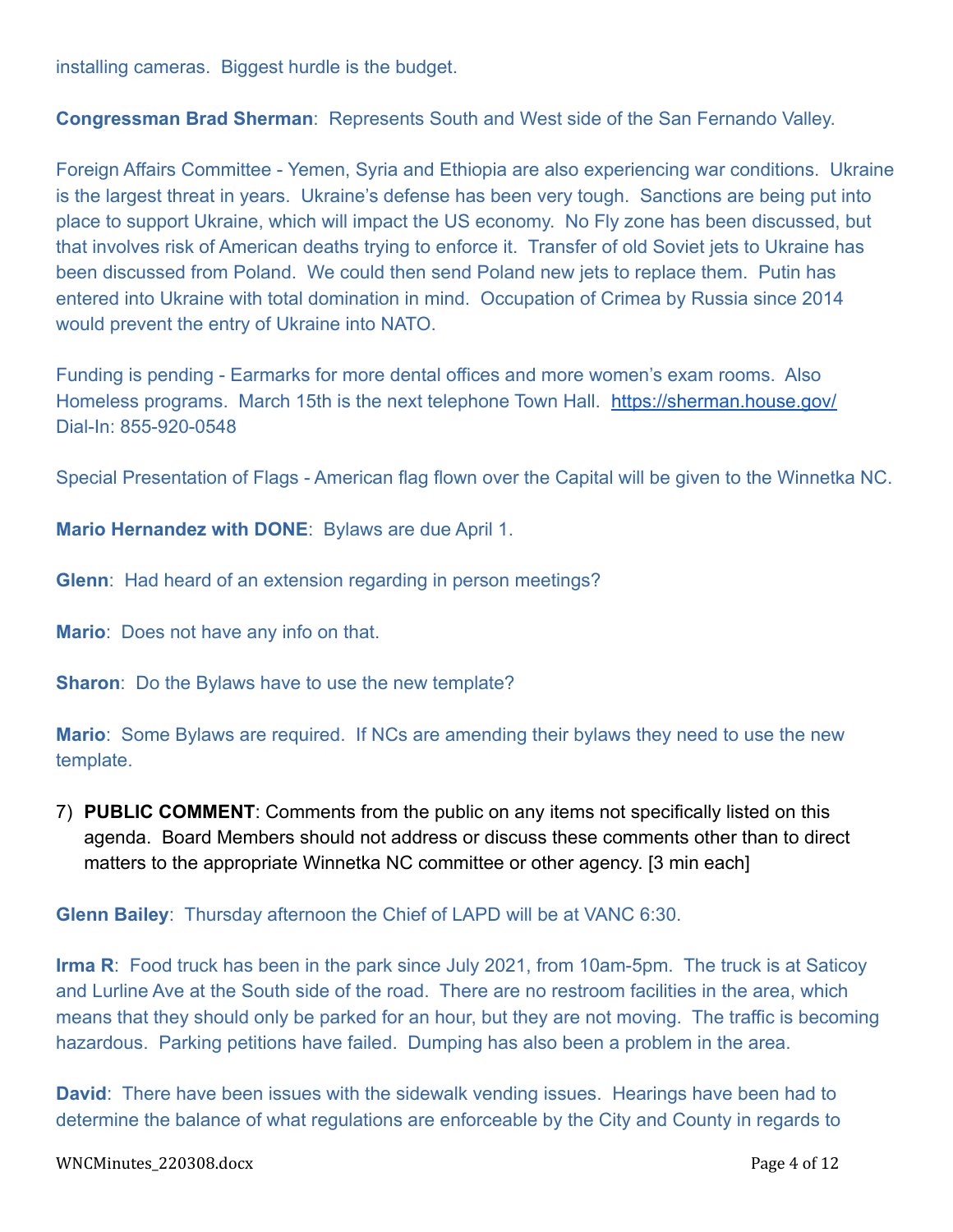sidewalk enforcement. Send an email to the board to add to the Public Safety committee.

**Blake**: Will follow up with Sheila Keuhl's staff to see what actions can be done.

- 8) **TREASURER'S REPORT**: (Ludwig/Uebersax) Discussion and possible action regarding the status of Winnetka NC finances, Funding portal, and any additional reports as needed.
	- A Discussion, review, and approval of Monthly Expense Report (MER) for February 2022
		- MOTION: "The Winnetka NC Board has reviewed the February 2022 Monthly Expenditure Report. The Board approves the report and authorizes the Treasurer to submit the report to the City Clerk." (Ludwig//Uebersax) (**WNC-2022-0308-8A)**

**Samantha**: presented the MER for February 2022.

Samantha motions to approve the MER, Judith seconded.

| <b>Board Member</b>      | Yes | <b>No</b> | Abstain | Ineligible | Recused | Absent |
|--------------------------|-----|-----------|---------|------------|---------|--------|
| Ajantha Sriramya         |     |           |         |            |         | X      |
| <b>David Uebersax</b>    | X   |           |         |            |         |        |
| <b>Erick Lace</b>        | Χ   |           |         |            |         |        |
| <b>Judith Giglio</b>     | X   |           |         |            |         |        |
| Samantha Ludwig          | X   |           |         |            |         |        |
| <b>Jill Kline</b>        | X   |           |         |            |         |        |
| <b>Marwa Mulk</b>        |     |           |         |            |         | X      |
| <b>Alexander Tsao</b>    | X   |           |         |            |         |        |
| <b>Jonathan Vickburg</b> | X   |           |         |            |         |        |
| <b>Shania Accius</b>     | X   |           |         |            |         |        |
| <b>Victor Lerma</b>      |     |           |         |            |         | X      |
| <b>Mikhail Maniyan</b>   | X   |           |         |            |         |        |
| <b>Elizabeth Chapman</b> | Χ   |           |         |            |         |        |
| <b>Melissa Pressman</b>  | Χ   |           |         |            |         |        |

**Approved**: (11 Yes, 3 Absent)

Discussion regarding financial process and budgets.

### 9) **NON-CONSENT CALENDAR:**

A Discussion and action with regards to the filling of the Board seat currently vacant. Also reviewing DONE roster updates, Monthly Profile report, especially regarding lapsed or unrecorded training, and status of current Board Members not showing as fulfilling attendance or Committee Membership obligations.

**Keith Sader**: Introduced himself as a possible candidate for the open seat.

Discussion about committees and time commitments.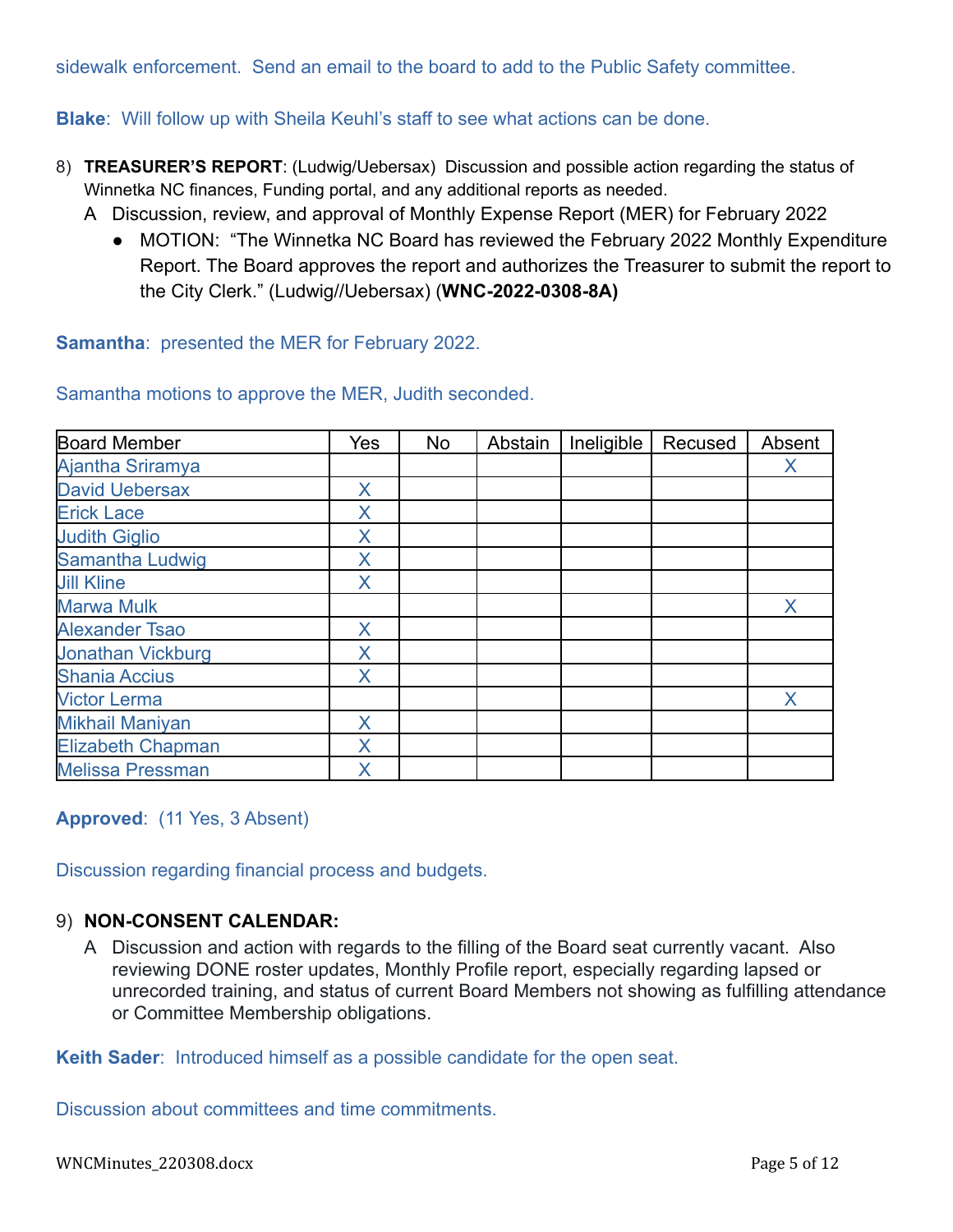Erick motions that Keith's candidacy be placed onto the April agenda, seconded by Judith. Approved by consensus.

- B Discussion and possible action regarding Funding items submitted by Committee Chairs for consideration of utilizing unspent funds from 2022 Budget for other purposes.
	- Proposal for Public Safety mailer to delivery for all 15,000 addresses with the 91306 zip code, at a cost of up to \$3000 for printing (\$ .20 per card) and \$3000 for postage

**Jill:** Mentioned that printing separately may help to save some money. Postcards are appropriate for a direct call to action, so this would be a good opportunity.

**Samantha:** also mentioned a contact with LA Flyer, and they can possibly be a resource.

**Shania:** Is the purpose to get more eyes on the postcard rather than having a blurb in the Newsletter.

**Alex**: Purpose of a small postcard is that there's no pages, so the information is readily available for attention grabbing.

| Board Member             | Yes | <b>No</b> | Abstain | Ineligible | Recused | Absent |
|--------------------------|-----|-----------|---------|------------|---------|--------|
| Ajantha Sriramya         |     |           |         |            |         | Χ      |
| <b>David Uebersax</b>    | Χ   |           |         |            |         |        |
| <b>Erick Lace</b>        | Χ   |           |         |            |         |        |
| <b>Judith Giglio</b>     | Χ   |           |         |            |         |        |
| <b>Samantha Ludwig</b>   | Χ   |           |         |            |         |        |
| <b>Jill Kline</b>        | X   |           |         |            |         |        |
| <b>Marwa Mulk</b>        |     |           |         |            |         | Χ      |
| <b>Alexander Tsao</b>    | X   |           |         |            |         |        |
| <b>Jonathan Vickburg</b> | Χ   |           |         |            |         |        |
| <b>Shania Accius</b>     | X   |           |         |            |         |        |
| <b>Victor Lerma</b>      |     |           |         |            |         | X      |
| <b>Mikhail Maniyan</b>   | X   |           |         |            |         |        |
| <b>Elizabeth Chapman</b> | Χ   |           |         |            |         |        |
| <b>Melissa Pressman</b>  | X   |           |         |            |         |        |

Jonathan motions for the authorization of up to \$6000 total funding towards postcards, Erick seconded.

### **Approved**: (11 Yes, 3 Absent)

● Proposal for printing of posters with regards to Public Safety meetings etc. to be posted at businesses in Winnetka, at a cost of up to \$300.

Jonathan motions for the authorization of up to \$300 total funding towards Posters, Erick seconded.

| <b>Board Member</b> | Yes | Nc |  |  | Abstain   Ineligible   Recused   Absent |  |
|---------------------|-----|----|--|--|-----------------------------------------|--|
|---------------------|-----|----|--|--|-----------------------------------------|--|

#### WNCMinutes\_220308.docx Page 6 of 12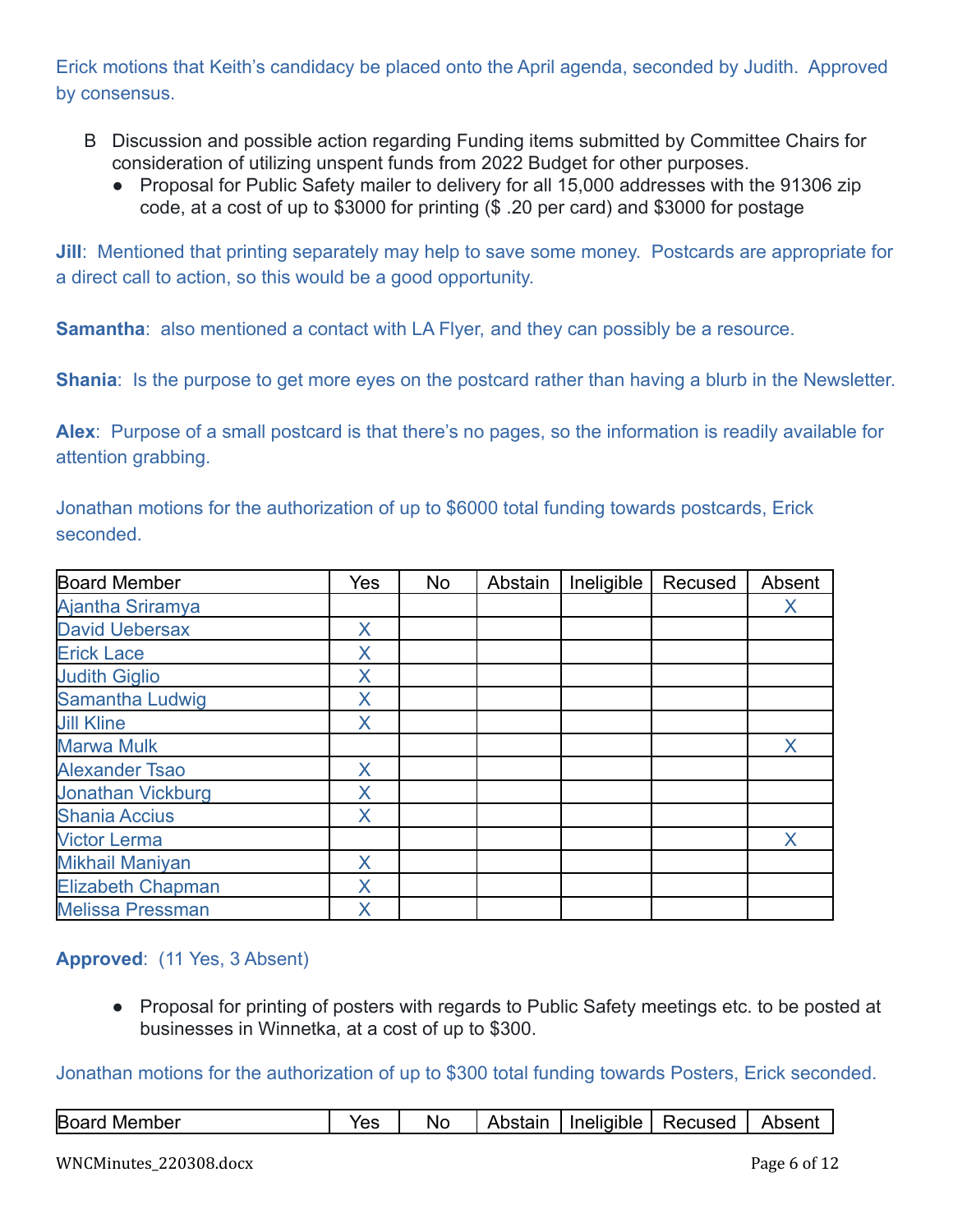| Ajantha Sriramya         |   |  |  |   |
|--------------------------|---|--|--|---|
| <b>David Uebersax</b>    | X |  |  |   |
| <b>Erick Lace</b>        | Χ |  |  |   |
| <b>Judith Giglio</b>     | X |  |  |   |
| <b>Samantha Ludwig</b>   | Χ |  |  |   |
| <b>Jill Kline</b>        | X |  |  |   |
| <b>Marwa Mulk</b>        |   |  |  | X |
| <b>Alexander Tsao</b>    | X |  |  |   |
| <b>Jonathan Vickburg</b> | X |  |  |   |
| <b>Shania Accius</b>     | X |  |  |   |
| <b>Victor Lerma</b>      |   |  |  | X |
| <b>Mikhail Maniyan</b>   | X |  |  |   |
| <b>Elizabeth Chapman</b> | X |  |  |   |
| <b>Melissa Pressman</b>  | Χ |  |  |   |

### **Approved**: (11 Yes, 3 Absent)

● Proposal of reauthorizing unrealized budget expense from previous years for purchase of vests to be worn for cleanups and events such as those for Public Safety or Public Works and Transportation Committee, at a cost of up to \$300.

David motions for the authorization of up to \$300 funding towards vests, Erick seconded.

| <b>Board Member</b>      | Yes      | No | Abstain | Ineligible | Recused | Absent |
|--------------------------|----------|----|---------|------------|---------|--------|
| Ajantha Sriramya         |          |    |         |            |         | Х      |
| <b>David Uebersax</b>    | X        |    |         |            |         |        |
| <b>Erick Lace</b>        | Χ        |    |         |            |         |        |
| <b>Judith Giglio</b>     | X        |    |         |            |         |        |
| Samantha Ludwig          | Χ        |    |         |            |         |        |
| <b>Jill Kline</b>        | <b>X</b> |    |         |            |         |        |
| <b>Marwa Mulk</b>        |          |    |         |            |         | X      |
| <b>Alexander Tsao</b>    | X        |    |         |            |         |        |
| <b>Jonathan Vickburg</b> | Χ        |    |         |            |         |        |
| <b>Shania Accius</b>     | X        |    |         |            |         |        |
| <b>Victor Lerma</b>      |          |    |         |            |         | X      |
| <b>Mikhail Maniyan</b>   | X.       |    |         |            |         |        |
| <b>Elizabeth Chapman</b> | X        |    |         |            |         |        |
| <b>Melissa Pressman</b>  | X        |    |         |            |         |        |

### **Approved**: (11 Yes, 3 Absent)

• Discussion and possible Action with regards to a possible Community Impact Statement following a recent presentation at the recent Valley Alliance of Neighborhood Councils (VANC) regarding the Whiteman airport.

**Melissa**: VANC is requesting that NCs put together CIS statements to oppose closing the airport.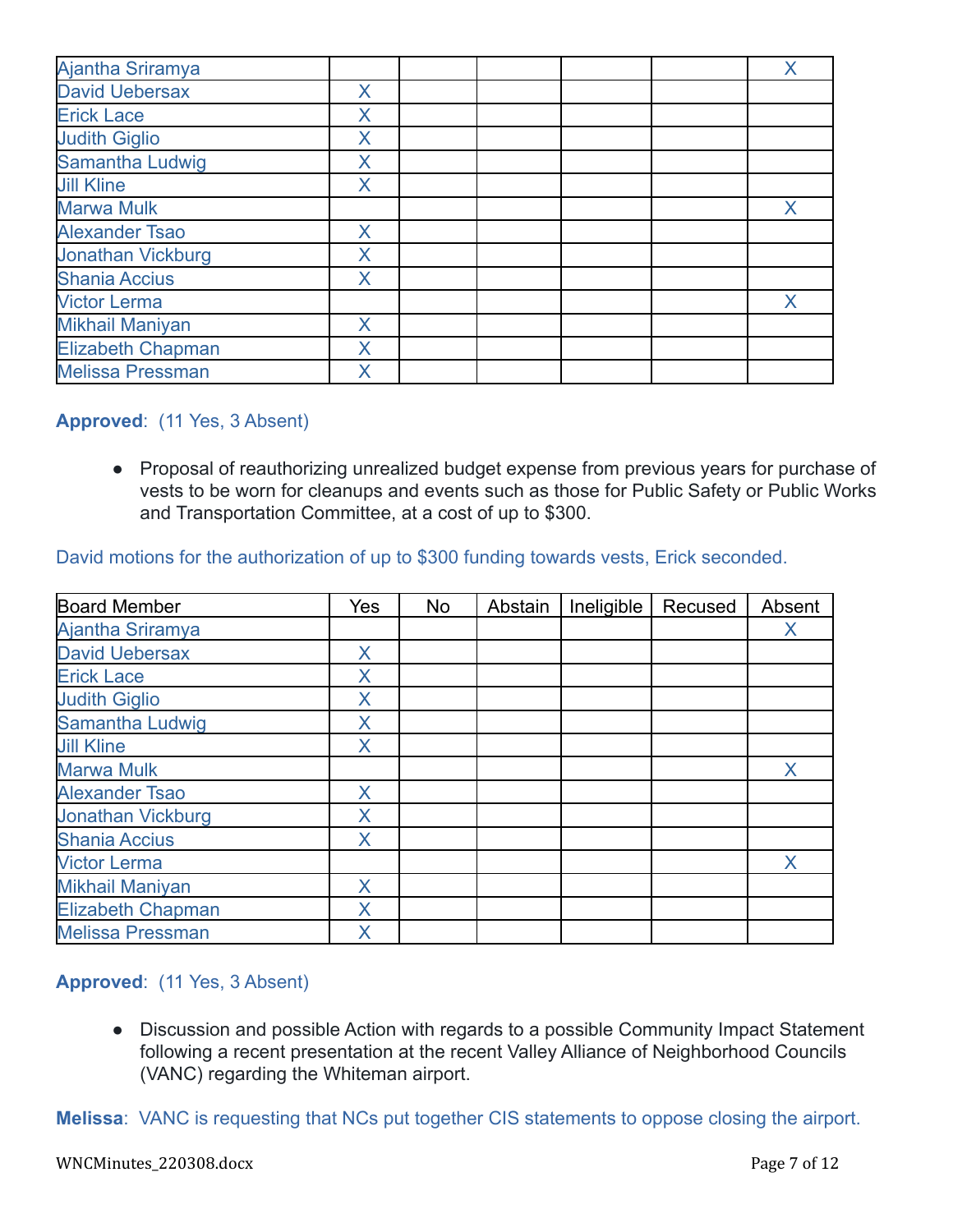There was a plane crash in December, so they are putting together a safety study. They are accepting public comments at cityclerk.lacity.org. Council File 20-1538

**Lydia Grant**: This is a FEMA airport, fire safety, and would be available for earthquake safety for the West Valley. There appears to be a conflict of interest for the people who are advocating the closure of the airport. If Whiteman is closed, Burbank and Van Nuys planes would be allowed to fly much lower and increase noise and pollution. There is a lot of value to the West Valley to keep it open.

**Glenn Bailey**: Will try to get a copy of the VANC motion. The County has had some "re-envisioning" of the airport.

- C Discussion and possible Action regarding to City Council updating of Ordinance([Section 41.18](https://clkrep.lacity.org/onlinedocs/2020/20-1376-S1_ord_187127_09-03-21.pdf) [of the Los Angeles Municipal Code](https://clkrep.lacity.org/onlinedocs/2020/20-1376-S1_ord_187127_09-03-21.pdf)) relating to use/maintenance of public right-of-way, particularly Part 2 determinations and signage (CF [20-1376-S1\)](https://cityclerk.lacity.org/lacityclerkconnect/index.cfm?fa=ccfi.viewrecord&cfnumber=20-1376-S1)and various locations
	- Update on Winnetka Park and Penfield Alley.
	- Other areas identified by Stakeholders including Elkwood cul du sac.

## **Judith**: There have been complaints, but they are being looked into.

- D Discussion, update, and possible action with regards to working with community groups and coordination of WNC Committees in support of efforts such as cleanup events and/or issues relating to encampments and unhoused at the following locations:
	- Winnetka and Quimby Parks.
	- Alleys at Penfield Alley (North of Roscoe, east from Winnetka) and behind businesses on the Northwest corner of Mason and Roscoe.
	- Los Angeles River cleanups by LA River Walkers and Watchers [\(larww.org\)](http://larww.org/) and Volunteers Cleaning Communities (<https://volunteerscleaningcommunities.com>) on the last Saturday of each month; Friends of the LA River (FOLAR); and others tbd.

**David:** recommends participating in the LA River Walkers and Watcher's program.

**Joe Macias**: Look forward to seeing Winnetka NC members coming out. They did receive the grant. They are going to beautify one of the sections with the funding from the grant. They are trying to coordinate the process with Earth Day in April or possibly in May.

## 10)**REGULAR COMMITTEE REPORTS & MOTIONS**:

- A Rules Elections & By-Laws Committee (REB) Report (Lace)
	- **●** NOTICE: Meeting TBD
	- **●** Discussion and possible action with regards to finalization and adoption of the update of the WNC Bylaws following discussion and Action at the February 8 Board Meeting, following Special REB Meetings held on January 19<sup>th</sup> and January 25<sup>th</sup>, 2022. (Per the distribution and posting of a marked up/redline draft, if there are any individual items which Board Members may want to address individually, they should be brought to the attention ahead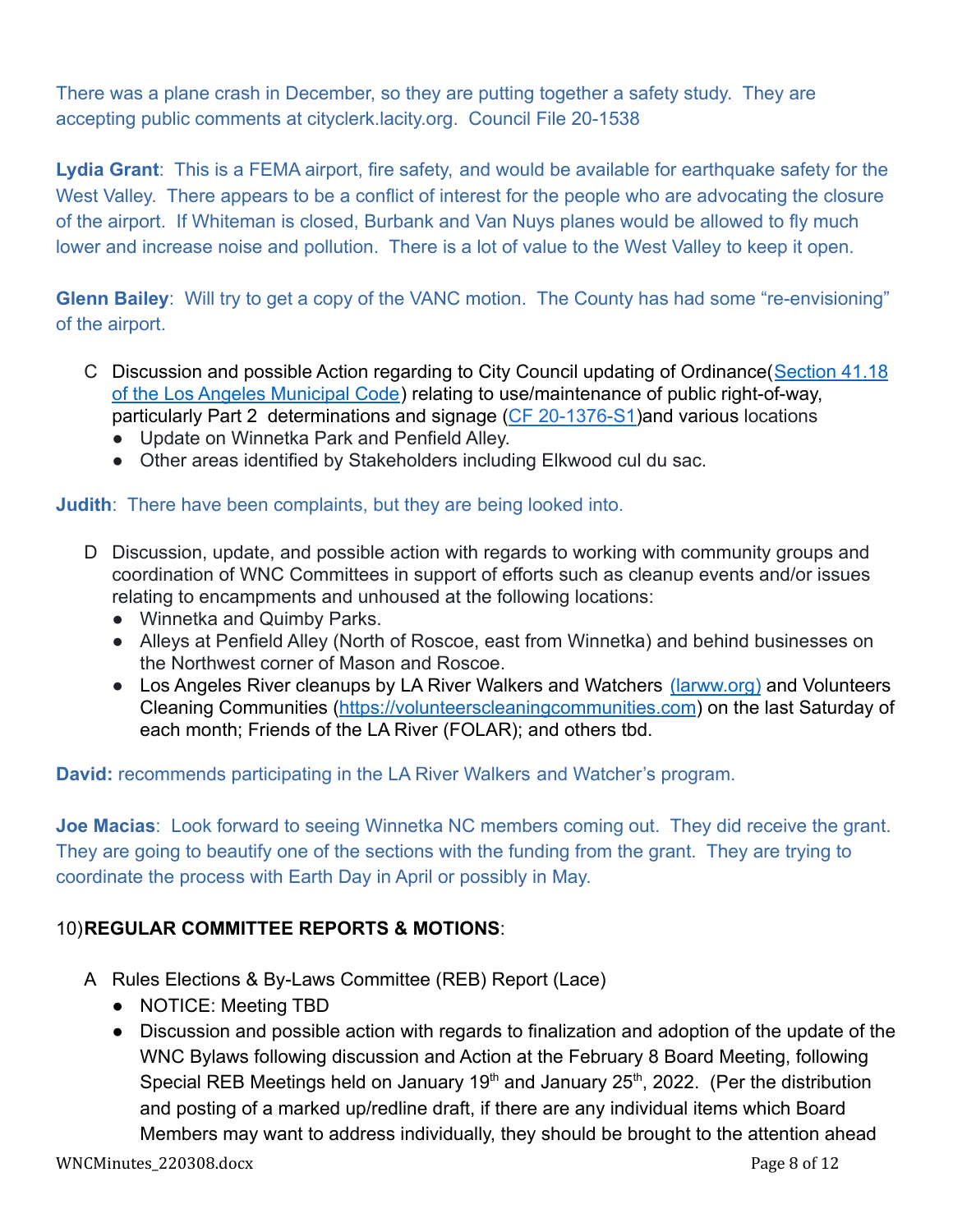of time, to be addressed similarly to that of items pulled out of a Consent Agenda motion).

| <b>Board Member</b>      | Yes | No | Abstain | Ineligible | Recused | Absent |
|--------------------------|-----|----|---------|------------|---------|--------|
| <b>Ajantha Sriramya</b>  |     |    |         |            |         | X      |
| <b>David Uebersax</b>    | X   |    |         |            |         |        |
| <b>Erick Lace</b>        | X   |    |         |            |         |        |
| <b>Judith Giglio</b>     | X   |    |         |            |         |        |
| Samantha Ludwig          | X   |    |         |            |         |        |
| <b>Jill Kline</b>        | Χ   |    |         |            |         |        |
| <b>Marwa Mulk</b>        |     |    |         |            |         | X      |
| <b>Alexander Tsao</b>    | X   |    |         |            |         |        |
| <b>Jonathan Vickburg</b> | Χ   |    |         |            |         |        |
| <b>Shania Accius</b>     |     |    |         |            |         | X      |
| <b>Victor Lerma</b>      | X   |    |         |            |         |        |
| <b>Mikhail Maniyan</b>   | X   |    |         |            |         |        |
| <b>Elizabeth Chapman</b> | Χ   |    |         |            |         |        |
| <b>Melissa Pressman</b>  | X   |    |         |            |         |        |

Erick motions to adopt the Blyaws as presented, Jill seconded.

## **Approved**: (11 Yes, 3 Absent)

**Glenn**: Described process to submit the updated Bylaws. There's a short form process without structural changes.

- B Planning & Land Use Management Committee (PLUM) Report (Uebersax)
	- NOTICE: Meetings are held as needed on the 3rd Tuesday of the month.
		- ◊ General update on Committee plans and activity.
		- ◊ Discussion and possible Action regarding presentation at the PLUM Meeting on February 15<sup>th</sup> of a plan to modify Condition Nos. A.8, B.1, and B.2 from Case No. CPC-2005-6811-CU for the continued use and maintenance of an existing charter school in the RA-1 and RS-1 Zones: 7500-7510 N. De Soto Avenue. Determination letter for CEQA ENV-2022-461-CE. (City has approved the plan, but applicants/operators of the ongoing Multicultural Learning Center seeks to present the plan to the community, largely updating hours of operation and occasional events).
			- (a) <https://planning.lacity.org/pdiscaseinfo/search/encoded/MjUwMjM50>
			- (b) <https://planning.lacity.org/pdiscaseinfo/search/encoded/MjU0NTA30>

**Gayle**: They are looking to adjust their hours to meet the needs of their school community and engage with parents and families more often. No buildings are being modified.

Erick moves to support the center and provide any approvals we can. Judith seconded. Approved by **Consensus.**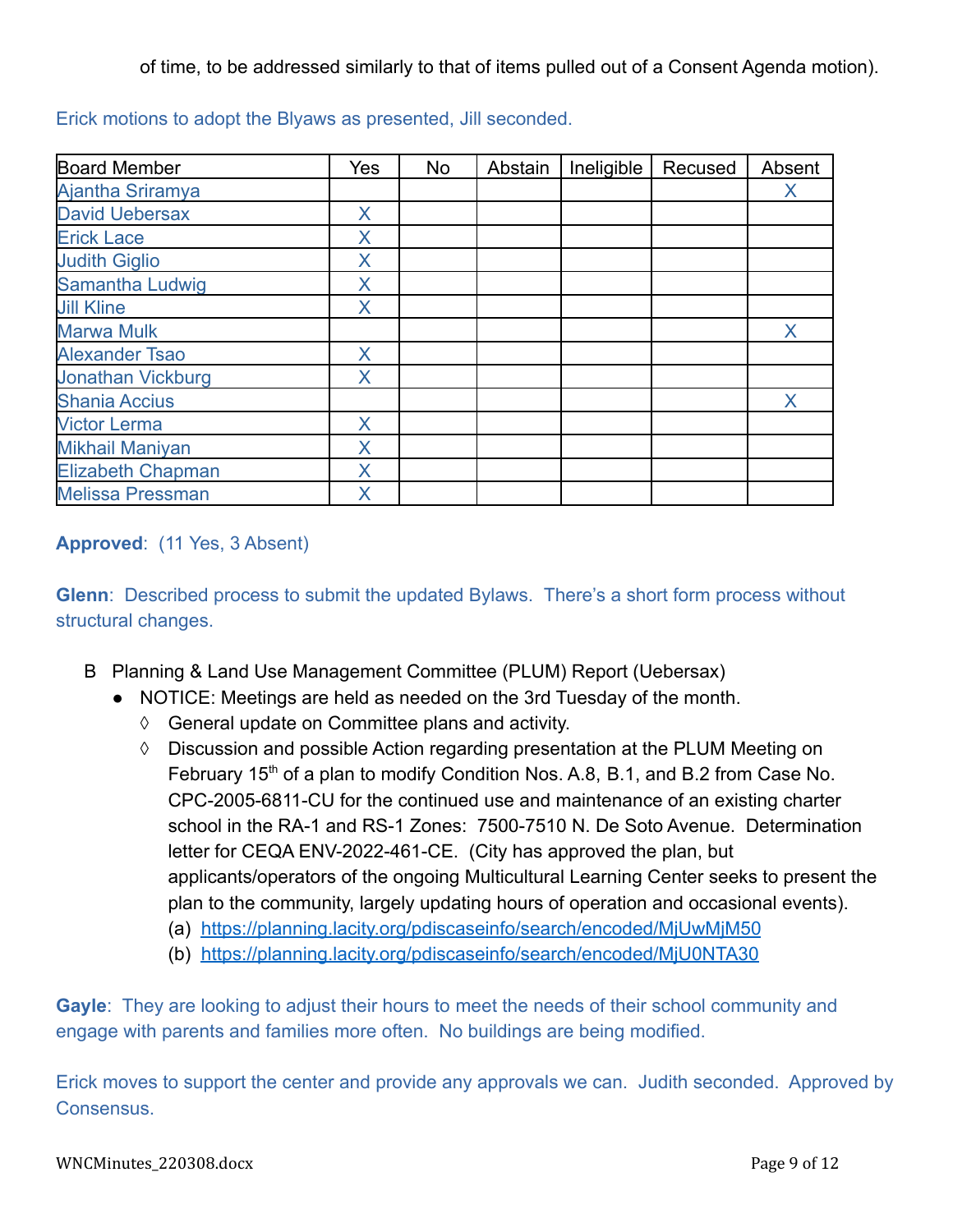- ◊ Update training being implemented for those who serve on NC PLUM committees.
- ◊ Planning for scheduling of meetings to discuss upcoming projects
- ◊ Report on proposed upgrade of amenities at Winnetka Park.

Public Works & Transportation Committee (PWT) Report Uebersax)

- NOTICE: Meetings are held at the WCC on the  $4<sup>th</sup>$  Monday of each month at 7:00 PM
	- ◊ General update on Committee plans and activity.
	- ◊ Committee Membership with regards to new vacancy.
	- ◊ Planning and outreach for the 2022 Spring Clean (Centennial Edition?) slotted for Saturday, April 23<sup>rd</sup>, anchored once again at Winnetka Park.
- C Youth Advocacy Committee (YAC) Report (Lace)
	- NOTICE: The YAC Committee Meeting as needed.
		- ◊ General update on Committee plans and activity.
- D Public Safety Committee (PSC) Report (Vickburg)
	- NOTICE: Meetings as needed on the 4th Wednesday of the month
		- ◊ General update on Committee plans and activity
- E Budget & Finance Committee (B&F) Report (Ludwig)
	- NOTICE: Meeting TBD

## Outreach Committee

## Jill showed the Newsletter.

## 11)**REPORTS, APPOINTMENT AND CONFIRMATION OF LIAISONS:**

- A LA DWP Memorandum of Understanding Oversight Committee Report
- B LA Neighborhood Council Coalition (LANCC)
- C Los Angeles Budget Advocate
- D Community Impact Statement Signatories
- E Valley Alliance of Neighborhood Councils (VANC)
- F West Valley Neighborhood Alliance on Homelessness
- G LA City Council District 3 Beautification Action Team Liaison
- H Sustainability Alliance
- I Emergency Preparedness
- J Data Liaison
- K Grievance Panel

## **12)GOOD OF THE ORDER [2 min]**

**Jill**: She needs someone to step in to host the next Outreach meeting.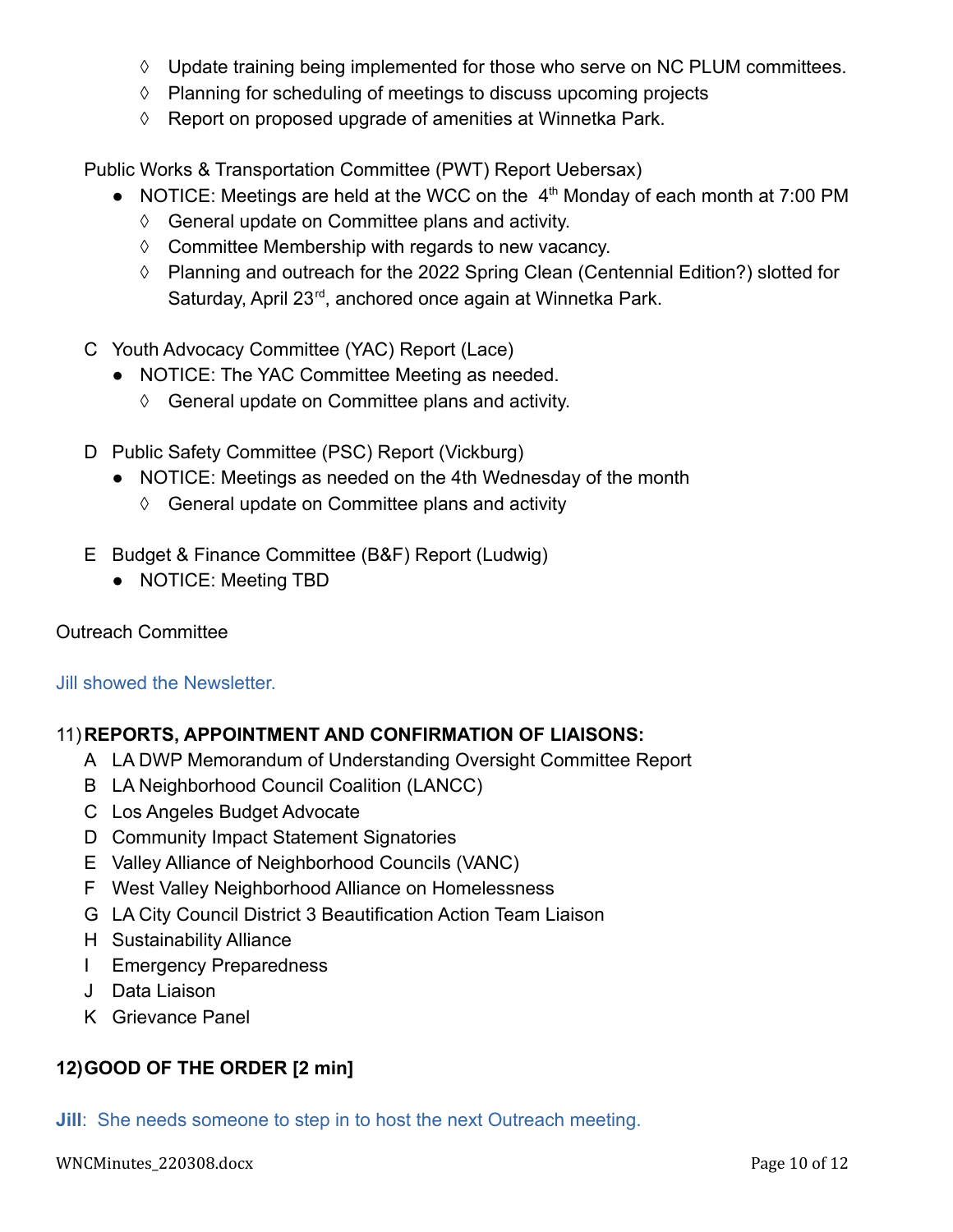**Samantha**: Can host the Outreach.

### **Elizabeth**: Hosting a Cookie Booth at Grocery Outlet Saturday 2-4.

**David**: Concert with Swing Music at 7pm at American Legion on Saturday. Angels City Big Band.

#### **13)MEETING ADJOURNED**

#### Adjourned 10:06

#### **THE AMERICAN WITH DISABILITIES ACT**

As a covered entity under Title II of the Americans with Disabilities Act, the City of Los Angeles does not discriminate on the basis of disability and, upon request, will provide reasonable accommodation to ensure equal access to its programs, services and activities. Sign language interpreters, assistive listening devices and other auxiliary aids and/or services may be provided upon request. To ensure availability of services, please make your request at least 3 business days (72 hours) prior to the meeting you wish to attend by contacting the Department of Neighborhood Empowerment by email: NCSupport@lacity.org or phone: (213) 978-1551 and/or either:

- The Winnetka NC Board Secretary via email at secretary@winnetkanc.com, or
- The Winnetka NC President at 818-992-1650, or via email at duebersax@winnetkanc.com.

#### **PUBLIC ACCESS OF RECORDS**

In compliance with Government Code section 54957.5, non-exempt writings that are distributed to a majority or all of the board in advance of a meeting may be viewed at Winnetka Recreation Center, 8401 Winnetka Ave., CA 91306 and are available on our website at www.winnetkanc.com

or at the scheduled meeting. In addition, if you would like a copy of any record related to an item on the agenda, please contact the Winnetka NC Board Secretary via email at [ECHAPMAN@WINNETKANC.COM](mailto:ECHAPMAN@WINNETKANC.COM) or email duebersax@winnetkanc.com.

#### **RECONSIDERATION AND GRIEVANCE PROCESS**

The Board may reconsider and amend its action on items listed on the agenda if that reconsideration takes place immediately following the original action or at the next regular meeting. The Board, on either of these two days, shall: (1) Make a Motion for Reconsideration and, if approved, (2) hear the matter and Take an Action.

If the motion to reconsider an action is to be scheduled at the meeting following the original action, then two items shall be placed on the agenda for that meeting: (1) A Motion for Reconsideration on the described matter and (2) a {Proposed} Action should the motion to reconsider be approved. A Board member who has previously voted on the prevailing side of the original action taken can only make a motion for reconsideration.

If a motion for reconsideration is not made on the date the action was taken, then a Board member on the prevailing side of the action must submit a memorandum to the Secretary identifying the matter to be reconsidered and a brief description of the reason(s) for requesting reconsideration at the next regular meeting. The aforesaid shall all be in compliance with the Brown Act.

#### **PROCESS FOR FILING A GRIEVANCE**

Any grievance by a Stakeholder must be submitted in writing to the Secretary of the Board of Directors. The Secretary shall then within no more than 30 days refer the matter to an ad-hoc grievance panel comprised of 3 Stakeholders who are randomly selected by the Council Secretary from a list of Stakeholders who have previously expressed an interest in serving from time to time on such a grievance panel. The Secretary will coordinate a time and a place, not to exceed 10 days, for the panel to meet with the person(s) submitting a grievance and to discuss ways in which the dispute may be resolved.

Thereafter, a panel member shall promptly prepare a written report to be forwarded by the Secretary to the Board to be heard at the next board meeting outlining the panel's collective recommendations for resolving the grievance. The Board of Directors may receive a copy of the panel's report and recommendations prior to any meeting by the Board, but the matter shall not be discussed among the Board members until the matter is heard at the next regular meeting of the Board pursuant to the Ralph M. Brown Act.

This formal grievance process is not intended to apply to Stakeholders who simply disagree with a position or action taken by the Board at one of its meetings. Those grievances can be aired at the Board meetings. This grievance process is intended to address matters involving procedural disputes, e.g., the Board's failure to comply with the Board's Rules or Bylaws, or its failure to comply with the City's Charter, the Plan, local ordinances, state law, and/or federal law.

In the event that a grievance cannot be resolved through this grievance process, the complainant has the right to appeal the matter to the Department of Neighborhood Empowerment for consideration or dispute resolution.

#### **SERVICIOS DE TRADUCCION**

SI REQUIERE SERVICIOS DE TRADUCCION, FAVOR DE AVISAR AL CONCEJO VECINAL 3 DIAS DE TRABAJO (72 HORAS) ANTES DEL EVENTO. POR FAVOR CONTACTE VICTOR LERMA AL (818) 314-0333 O POR CORREO ELECTRÓNICO SECRETARIA ELIZABETH CHAPMAN [ECHAPMAN@WINNETKANC.COM](mailto:ECHAPMAN@WINNETKANC.com) PARA AVISAR AL CONCEJO VECINAL O SI NECESITA AYUDA CON ESTA AGENDA,

#### **Notice to Paid Representatives**